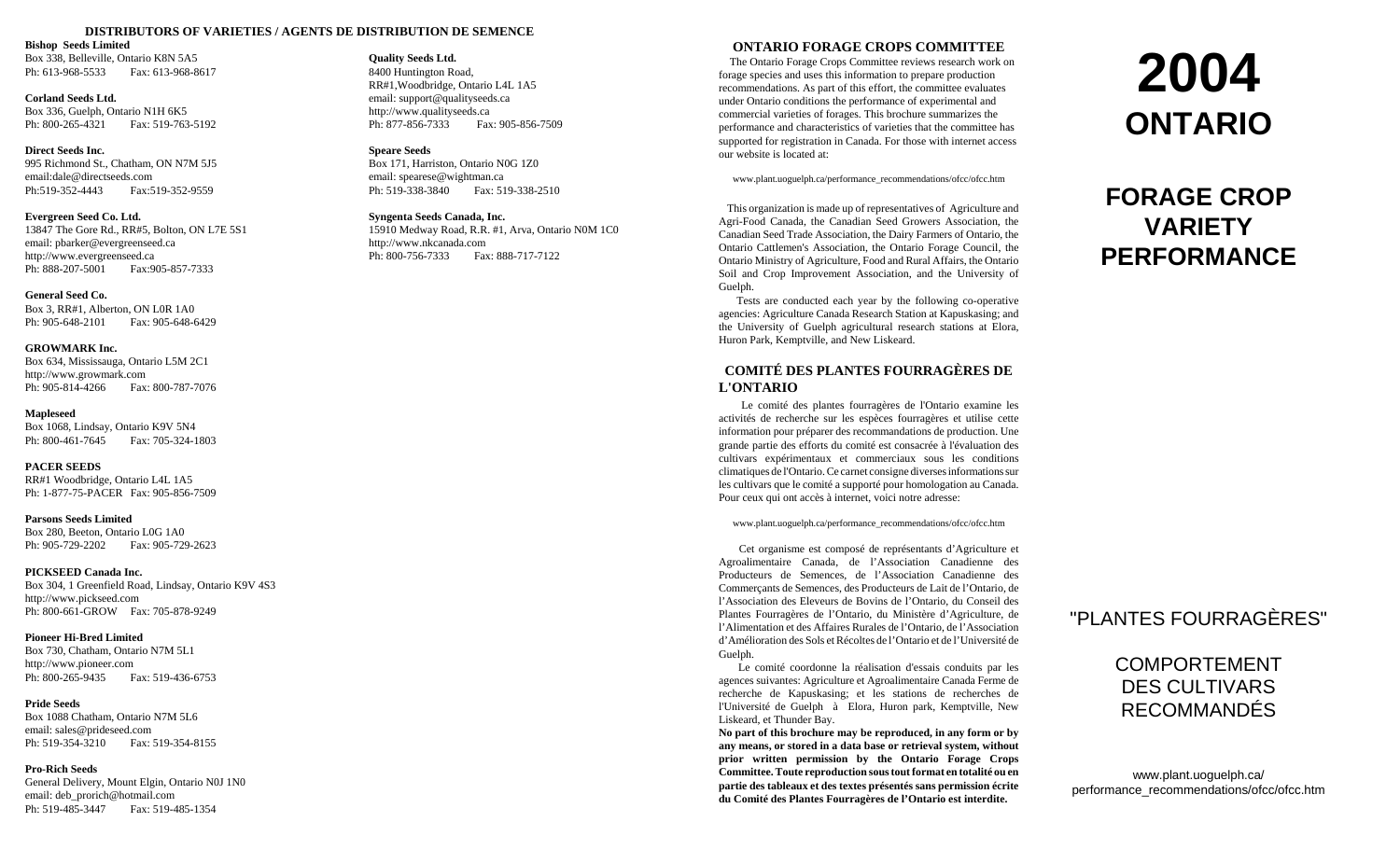|                          |     | Yield/Rendement                 |                          |                                      |              |               |             |                                       | Year         |
|--------------------------|-----|---------------------------------|--------------------------|--------------------------------------|--------------|---------------|-------------|---------------------------------------|--------------|
|                          |     | (% of /de control) <sup>1</sup> |                          |                                      |              | Pest Reaction |             |                                       | Supported by |
|                          |     | Year/Année                      |                          | Résistance aux maladies <sup>2</sup> |              |               | <b>OFCC</b> |                                       |              |
| Cultivar                 | 1   | $\overline{c}$                  | $3 & 4^3$                | BW                                   | VW           | PRR           | PLH         | Distributor/Distributeur              |              |
| Abacus                   | 103 | 100                             | 98                       | HR                                   | HR           | HR            | S           | Corland Seeds Ltd.                    | 1996         |
| Abby                     | 104 | 101                             | 101                      | HR                                   | R            | HR            | S           | Parsons Seeds Ltd./Evergreen Seed Co. | 1995         |
| Able                     | 99  | 100                             | 111                      | HR                                   | HR           | HR            | S           | Mapleseed                             | 1995         |
| Abundance                | 100 | 102                             | 108                      | HR                                   | MR           | HR            | S           | Evergreen Seed Co./Speare Seeds       | 1997         |
| <b>AC</b> Brador         | 97  | 107                             | 114                      | HR                                   | HR           | $\mathbb{R}$  | S           | Parsons Seeds                         | 2003         |
| AC Viva                  | 97  | 102                             | 105                      | HR                                   | HR           | MR            | S           | Mapleseed                             | 2000         |
| Accel                    | 101 | 103                             | 106                      | HR                                   | R            | HR            | S           | General Seed Co.                      | 1995         |
| Affinity+Z               | 100 | 99                              | 102                      | HR                                   | HR           | <b>HR</b>     | S           | Mapleseed                             | 1998         |
| AmeriGraze 401+Z         | 99  | 102                             | 105                      | HR                                   | HR           | HR            | S           | GROWMARK Inc.                         | 1998         |
| Deepkrown                | 101 | 101                             | 104                      | HR                                   | R            | HR            | S           | Speare Seeds, Bishop Seeds Ltd.       | 1997         |
| Dominion                 | 101 | 102                             | 106                      | HR                                   | R            | HR            | S           | PACER SEEDS, Evergreen Seed Co.       | 2000         |
| Enhancer                 | 101 | 107                             | $\overline{\phantom{a}}$ | HR                                   | $\mathbb{R}$ | HR.           | S           | General Seed Co.                      | 2000         |
| Esprit                   | 101 | 103                             | 104                      | HR                                   | HR           | HR            | S           | Pride Seeds                           | 1999         |
| Forecast 1001            | 101 | 108                             | 112                      | HR                                   | R            | HR            | S           | Pro-Rich Seeds                        | 2000         |
| Forerunner               | 100 | 102                             | 101                      | HR                                   | HR           | HR            | S           |                                       | 1995         |
| FS 444                   | 107 | 104                             | 100                      | HR                                   | R            | HR.           | S           | Bishop Seeds Ltd.                     | 1994         |
|                          |     |                                 | 100                      |                                      | $\mathbb{R}$ | HR            | S           | GROWMARK Inc.                         | 1995         |
| FS 450                   | 102 | 100                             |                          | HR                                   |              |               |             | GROWMARK Inc.                         |              |
| Geneva                   | 99  | 109                             | 118                      | HR                                   | HR           | HR            | S           | Syngenta Seeds Canada, Inc.           | 1999         |
| GH 777                   | 102 | 104                             | 104                      | HR                                   | ${\bf R}$    | HR            | S           | General Seed Co.                      | 1994         |
| Gold Plus MF             | 99  | 102                             | 105                      | HR                                   | R            | HR            | S           | Speare Seeds, Bishop Seeds Ltd.       | 1998         |
| $\mathsf{GRAZEMASTER}^4$ | 98  | 101                             | 104                      | HR                                   | $\mathbb{R}$ | HR            | S           | Quality Seeds Ltd.                    | 1999         |
| Guardsman                | 100 | 101                             | 103                      | HR                                   | HR           | HR            | S           | Quality Seeds Ltd.                    | 1994         |
| Hornet                   | 101 | 106                             | 106                      | HR                                   | $\mathbb{R}$ | HR            | S           | Pro-Rich Seeds                        | 1996         |
| HybriForce-400           | 101 | 101                             | 109                      | HR                                   | R            | HR            | S           | <b>Speare Seeds</b>                   | 2003         |
| Intrigue                 | 97  | 104                             | 104                      | HR                                   | $\mathbb{R}$ | HR            | S           | Syngenta Seeds Canada, Inc.           | 1999         |
| JACKPOT                  | 101 | 97                              | 94                       | HR                                   | HR           | HR            | S           | <b>PACER SEEDS</b>                    | 1995         |
| JOLT                     | 101 | 103                             | 106                      | HR                                   | HR           | HR            | S           | Quality Seeds Ltd.                    | 1999         |
| <b>MACON</b>             | 102 | 108                             | 111                      | HR                                   | HR           | HR            | S           | Quality Seeds Ltd.                    | 2002         |
| Magnum IV                | 99  | 104                             | 104                      | HR                                   | R            | HR            | S           | Speare Seeds, Bishop Seeds Ltd.       | 1996         |
| Magnum 3801 Wet          | 101 | 105                             | 110                      | HR                                   | $\mathbb{R}$ | HR            | S           | <b>Speare Seeds</b>                   | 2001         |
| Millennium               | 98  | 101                             | 104                      | HR                                   | $\mathbb{R}$ | HR            | S           | Mapleseed                             | 1998         |
| MultiPlier 3             | 106 | 108                             | 105                      | HR                                   | HR           | HR            | S           | General Seed Co.                      | 2000         |
| NK 711MF                 | 100 | 107                             | 114                      | HR                                   | R            | HR            | S           | Syngenta Seeds Canada, Inc.           | 2001         |
| OAC SUPERIOR             | 102 | 106                             | 108                      | R                                    | R            | MR            | S           | Speare Seeds                          | 1999         |
| Oneida VR                | 101 | 101                             | 105                      | R                                    | HR           | R             | S           | Quality Seeds Ltd.                    | 2001         |
| PICKSEED 2065MF          | 100 | 106                             | 108                      | HR                                   | R            | HR            | S           | PICKSEED Canada Inc.                  | 2000         |
| PICKSEED 8925MF          | 98  | 102                             | 106                      | HR                                   | R            | HR            | S           | PICKSEED Canada Inc.                  | 1998         |
| Prevail                  | 104 | 101                             | 105                      | HR                                   | R            | HR            | S           | Pride Seeds                           | 1996         |
| Proleaf                  | 106 | 101                             | 102                      | HR                                   | $\mathbb{R}$ | HR            | S           | Direct Seeds                          | 1995         |
| Proof                    | 100 | 99                              | 100                      | HR                                   | R            | HR            | S           | Pro-Rich Seeds                        | 1995         |
| Quattro HR               | 103 | 102                             | 100                      | HR                                   | HR           | HR            | S           | PICKSEED Canada Inc.                  | 1995         |
| Reliance                 | 100 | 104                             | 110                      | HR                                   | HR           | HR            | S           | GROWMARK, Inc.                        | 2001         |
| Renaissance              | 101 | 104                             | 106                      | <b>HR</b>                            | R            | <b>HR</b>     | S           | Mapleseed                             | 2000         |
| <b>RHINO</b>             | 98  | 102                             | 108                      | HR                                   |              | $\mathbb{R}$  | S           | Quality Seeds Ltd.                    | 2002         |
|                          |     |                                 |                          |                                      | R            |               |             |                                       |              |
| Rocket                   | 103 | 107                             | 110                      | HR                                   | HR           | HR            | S           | GROWMARK, Inc.                        | 2001         |
| Stallion                 | 102 | 102                             | 104                      | <b>HR</b>                            | HR           | <b>HR</b>     | $\mathbf S$ | Corland Seeds Ltd.                    | 1999         |
| <b>Surpass</b>           | 100 | 102                             | 106                      | HR                                   | R            | R             | S           | General Seed Co.                      | 2001         |
| TrailBlazer 3.0          | 103 | 99                              | 103                      | HR                                   | HR           | <b>HR</b>     | R           | PICKSEED Canada Inc.                  | 1999         |
| WinterGold               | 102 | 105                             | 114                      | HR                                   | HR           | $\mathbb{R}$  | S           | PACER SEEDS                           | 2000         |
| WL 282                   | 100 | 105                             | 106                      | HR                                   | $\mathbb{R}$ | HR            | S           | Speare Seeds                          | 1997         |
| 134                      | 101 | 111                             | 118                      | HR                                   | HR           | HR            | S           | Bishops Seeds/Pro-Rich Seeds          | 1999         |
| 53Q60                    | 97  | 101                             | 108                      | HR                                   | R            | HR            | S           | Pioneer Hi-Bred                       | 1999         |
| 53V08                    | 98  | 103                             | 107                      | HR                                   | R            | HR            | S           | Pioneer Hi-Bred                       | 1997         |
| 53V63                    | 97  | 95                              | Ĭ.                       | HR                                   | R            | HR            | R           | Pioneer Hi-Bred                       | 2001         |
| 54Q25                    | 102 | $\overline{\phantom{a}}$        | ÷,                       | HR                                   | ${\bf R}$    | HR            | S           | Pioneer Hi-Bred                       | 2003         |
| 54V54                    | 97  | 103                             | 108                      | $\rm{HR}$                            | HR           | HR            | S           | Pioneer Hi-Bred                       | 1999         |
| 5454                     | 100 | 101                             | 103                      | R                                    | <b>MR</b>    | HR            | S           | Pioneer Hi-Bred                       | 1994         |

# **ALFALFA TABLE FOOTNOTES / LUZERNE**

1. Average yield of control in first year 10.5 t/ha; second 10.0; and third year 9.0 t/ha. A dash (-) indicates less than three public yield tests are available, thus a yield figure is not presented. Le rendement moyen du témoin dans la première année est 10,5 t/ha; la deuxième année 10,0 t/ha et la troisième année 9,0 t/ha. Un trait indique que moins de trois essais publiques sont disponibles, c'est pourquoi le rendement relatif n'est pas inclus.

2. HR= Highly Resistant (more than 50% resistant plants), R= Resistant (31 to 50% resistant plants), MR= Moderately Resistant (15 to 30% resistant plants), S= Susceptible (less than 15% resistant plants). BW= Bacterial wilt, VW= Verticillium wilt, PRR= Phytopthora Root Rot, PLH= Potato Leafhopper. HR= Hautement résistant (plus de 50% de plants résistants), R= Résistant (31 à 50% de plants résistants), MR= Modérément Résistant (15 à 30% de plants résistants), S= Sensible (moins de 15% de plants résistants). BW= Flétrissement bactérien, VW= Verticilliose, PRR= Phytophthora, PLH= Cicadelle de la pomme de terre .

3.  $3<sup>rd</sup>$  and  $4<sup>th</sup>$  year alfalfa indexes indicate relative persistence among varieties on this list. As a guide,  $3<sup>rd</sup>$  and  $4<sup>th</sup>$  year indexes less than 100 indicate below average persistence, between 100 and 110 indicate average persistence, and above 110 indicate above average persistence. L'indice du rendement pour la 3<sup>ième</sup> et 4<sup>ième</sup> année représente la persistance relative parmi les cultivars. Un indice inférieur à 100 démontre une persistance sous la moyenne, entre 100 et 110 démontre une persistance moyenne, et un indice de 100 ou plus une persistance plus élevée que la moyenne.

 $\mathbf{r}$ 

4. The table to the right presents the yield performance of varieties following three years of rotational grazing in Ontario trials. Note that all recommended alfalfa varieties carry the risk of inducing bloat in grazing animals. Caution is advised when alfalfa based mixtures are being pastured. Le tableau voisin démontre le rendement des cultivars après trois années de paissance en rotation dans la province. Il est à noter qu'en paissance le risque de ballonnement existe pour tous les cultivars de luzerne y inclus Alfagraze. La paissance des associations avec luzurne doivent être contrôlée attentivement.

| Yield performance following three years of rotation grazing in Ontario trials conducted at three<br>locations. Rendement après trois années de paissance en rotation sur trois sites en Ontario. |                                                     |  |  |  |  |  |  |
|--------------------------------------------------------------------------------------------------------------------------------------------------------------------------------------------------|-----------------------------------------------------|--|--|--|--|--|--|
| Cultivar                                                                                                                                                                                         | Yield/Rendement<br>$(\%$ of checks / % des témoins) |  |  |  |  |  |  |
| <b>GRAZEMASTER</b>                                                                                                                                                                               | 119                                                 |  |  |  |  |  |  |
| Mean $(T/ha)$                                                                                                                                                                                    | 12                                                  |  |  |  |  |  |  |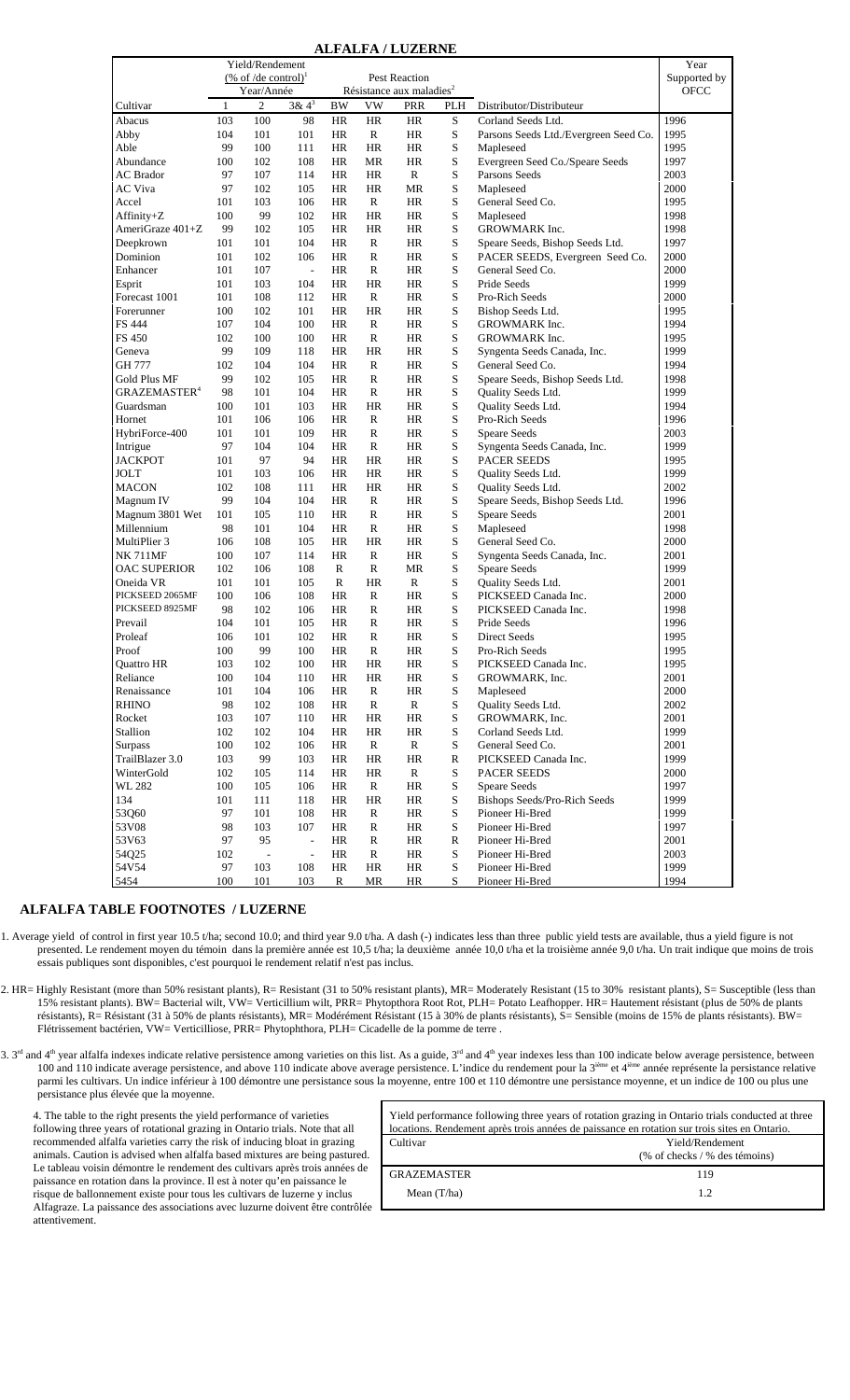# **BIRD'S-FOOT TREFOIL / LOTIER**

|                   |           | Yield/Rendement $%$ of/de Leo) <sup>1</sup> |        |                   |                 |                         |
|-------------------|-----------|---------------------------------------------|--------|-------------------|-----------------|-------------------------|
|                   |           | Timothy mixture/                            |        | First flower/     |                 |                         |
|                   |           | Association avec fléole                     |        | Date de floraison |                 |                         |
| Cultivar          | South/Sud | North/Nord                                  | Guelph | Kapuskasing       | Regrowth/Regain | Distributor/Distibuteur |
| Bull              | 100       | 106                                         | 23/06  | 27 / 06           | Good/Bon        | PICKSEED Canada Inc.    |
| Empire            | 97        | 103                                         | 01/07  | 07/07             | Medium/Moyen    | Cultivar public         |
| Exact             | 101       | 108                                         | 23/06  | 25/06             | Medium/Moyen    | <b>GROWMARK</b> Inc.    |
| Leo               | 100       | 100                                         | 23/06  | 30/06             | Medium/Moyen    | Cultivar public         |
| <b>OAC</b> Bright | 100       | 103                                         | 23/06  | 30/06             | Medium/Moyen    | Bishop Seeds Ltd.       |
| Wellington        | 100       | 104                                         | 23/06  | 27/06             | Good/Bon        | Mapleseed               |

1 Average yield of Leo in Southern Ontario trials 8.9 t/ha; in Northern Ontario trials 7.6 t/ha. Le rendement moyen de Léo dans le sud de l'Ontario: 8,9 t/ha; dans le nord de l'Ontario: 7,6 t/ha.

# **DOUBLE-CUT RED CLOVER / TRÈFLE ROUGE**

|                  |     |                          | Yield/Rendement (% of/de Prima) <sup>1</sup> |                          |         | First flower/     |                                 |
|------------------|-----|--------------------------|----------------------------------------------|--------------------------|---------|-------------------|---------------------------------|
|                  |     | South/Sud                |                                              | North/Nord               |         | Date de floraison |                                 |
|                  |     | Year/Année               |                                              | Year/Année               |         |                   |                                 |
| Cultivar         |     | ↑                        |                                              | 2                        | Guelph  | Kapuskasing       | Distributor/Distributeur        |
| <b>AC</b> Endure | 96  | 100                      | 102                                          | 99                       | 09/06   | 27/06             | Parsons Seeds                   |
| Belle            | 100 | 103                      | 103                                          | 111                      | 08/06   | 30/06             | Pride Seeds/GROWMARK Inc.       |
| Concorde         | 97  | 94                       | 100                                          | 101                      | 08 / 06 | 02/07             | Quality Seeds Ltd., PACER SEEDS |
| NK 601           | 103 | $\overline{\phantom{0}}$ |                                              | $\overline{\phantom{0}}$ | 08/06   | 01/07             | Syngenta Seeds Canada, Inc      |
| Prima            | 100 | 100                      | 100                                          | 100                      | 08 / 06 | 02/07             | Pride Seeds                     |
| Ram              | 97  | 93                       | 100                                          | 102                      | 08 / 06 | 02/07             | Mapleseed                       |
| Tempus           | 101 | 110                      | 110                                          | 102                      | 10/06   | 30/06             | PICKSEED Canada Inc.            |
| Walter           | 97  | 98                       | 104                                          | 104                      | 07/06   | 01/07             | Mapleseed                       |

1 Average yield of Prima in first year: Southern Ontario trials 10.3 t/ha; Northern Ontario 8.0 t/ha; in second year: Southern Ontario 8.0 t/ha; Northern Ontario 6.1 t/ha.. A dash (-) indicates less than a minimum three public yield tests are available, thus a yield figure is not presented. Pour la première année, le rendement moyen de Prima est 10,3 t/ha dans le sud de l'Ontario et 8,0 t/ha dans le nord de l'Ontario. Pour la deuxième année, c'est 8,0 t/ha pour le sud de l'Ontario et 6,1 t/ha pour le nord de l'Ontario. Un tiret (-) indique que les informations disponibles proviennent de moins de trois essais publiques, c'est pourquoi le rendement relatif n'est pas inclu.

# **WHITE CLOVER / TRÈFLE BLANC**

|          | Yield/Rendement $%$ of/de Alice) <sup>1</sup>   |            |                          |
|----------|-------------------------------------------------|------------|--------------------------|
|          | Orchardgrass mixture / Association avec dactyle |            |                          |
| Cultivar | South/Sud                                       | North/Nord | Distributor/Distributeur |
| Alice    | 100                                             | 100        | Bishop Seeds Ltd.        |
| Osceola  | 101                                             | 95         | <b>Speare Seeds</b>      |
| WILL     | 105                                             | 107        | Quality Seeds Ltd.       |

1 Average yield of Alice, Southern Ontario 7.7 t/ha; in Northern Ontario trials 5.1 t/ha. Le rendement moyen de Sacramento dans le sud de l'Ontario: 7,7 t/ha; dans le nord de l'Ontario: 5,1

# **ANNUAL FORAGES/ PLANTES FOURRAGÈRES ANNUELLES**

|                                                           | Yield/Rendement |            |                          |
|-----------------------------------------------------------|-----------------|------------|--------------------------|
| Cultivar                                                  | South/Sud       | North/Nord | Distributor/Distributeur |
| Annual Ryegrass/Ray-grass annuel (% of/de Barspectra)     |                 |            |                          |
| Barspectra (tetraploid, Westerwold)                       | 100             | 100        | Bishop Seeds Ltd.        |
| Italian Ryegrass/Ray-grass Italien (% of/de Maris Ledger) |                 |            |                          |
| Maris Ledger (tetraploid)                                 | 100             | 100        | Several Distributors     |
|                                                           |                 |            |                          |

1 Average yield of Barspectra and Maris Ledger, Southern Ontario trials 6.2 and 6.0 t/ha; in Northern Ontario trials 6.0 and 5.4 t/ha. Le rendement moyen de Barspectra et Maris Ledger dans le sud de l'Ontario; 6,2 et 6,0 t/ha; dans le nord de l'Ontario; 6,0 et 5,4 t/ha. **BROMEGRASS / BROME**

|              |                |           | Yield/Rendement (% of/de Baylor) <sup>1</sup> |                                      |            | Heading date/   |             |                                 |  |
|--------------|----------------|-----------|-----------------------------------------------|--------------------------------------|------------|-----------------|-------------|---------------------------------|--|
|              |                |           | Hay management/<br>Gestion de foin            | Frequent cutting/<br>Coupe fréquente |            | Date d'épiaison |             | Distributor/Distributeur        |  |
| Cultivar     | <b>Species</b> | South/Sud | North/Nord                                    | South/Sud                            | North/Nord | Guelph          | Kapuskasing |                                 |  |
| Baylor       | Smooth         | 100       | 100                                           | 100                                  | 100        | 21/05           | 26/06       | Pride Seeds/Mapleseed           |  |
| <b>Bravo</b> | Smooth         | 100       | 107                                           | 105                                  | 105        | 23/05           | 25/06       | PICKSEED Canada Inc., Mapleseed |  |
| Fleet        | Meadow         | 113       | 98                                            | 123                                  | 110        | 15/05           | 13/06       | several distributors            |  |
| Paddock      | Meadow         | 100       | 106                                           | 124                                  | 109        | 15/05           | 12/06       | PICKSEED Canada Inc.            |  |
| <b>PEAK</b>  | Smooth         | 105       | 114                                           |                                      | 105        | 24/05           | 27/06       | Quality Seeds Ltd.              |  |
| Radisson     | Smooth         | 102       | 104                                           | 99                                   | 103        | 22/05           | 24/06       | <b>GROWMARK</b> Inc.            |  |
| Saratoga     | Smooth         | 100       | 106                                           | 107                                  | 103        | 22/05           | 24/06       | Cultivar public                 |  |

1 Average yield of Baylor, Southern Ontario trials 8.5 t/ha; in Northern Ontario trials 7.1 t/ha. Le rendement moyen de Baylor dans le sud de l'Ontario: 8.5 t/ha; dans le nord de l'Ontario: 7,1 t/ha.